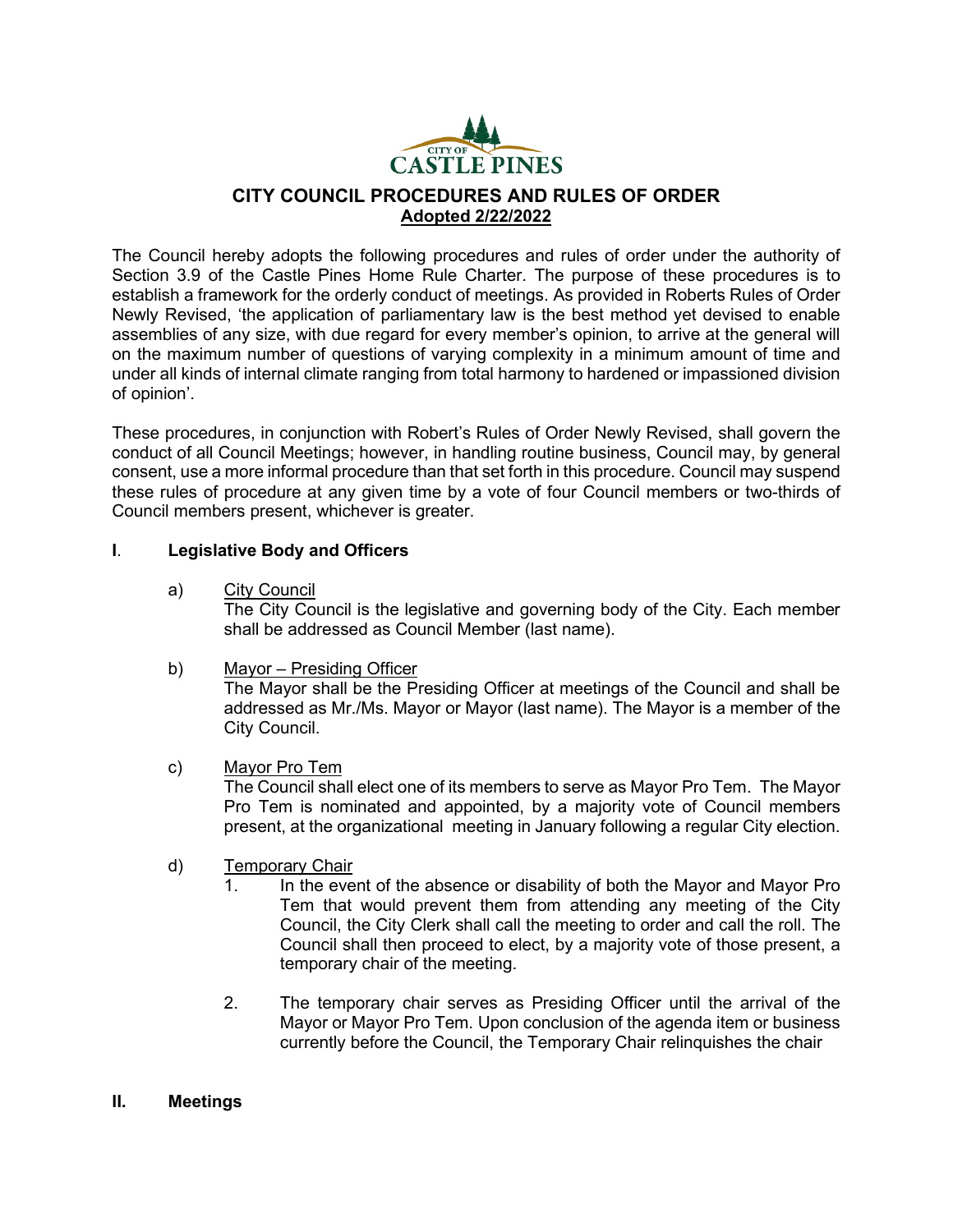#### a) Regular Meetings

- The City Council shall conduct regular meetings on a regular day and time as set by the City Council. When a regular meeting date falls on a holiday or a day of special observance that is officially recognized by the City, the regular meeting shall be canceled and the City Council may, at the Council's discretion, reschedule the meeting for another date and time.
- 2. When a regular meeting must be canceled due to unforeseen or unanticipated circumstances, such as but not limited to emergency, absence of a quorum, or failure of a required public notice, the Mayor is authorized to instruct staff to cancel the regular meeting and the Mayor may reschedule the meeting to another date and time. The City Clerk shall prepare notice of the rescheduled meeting and shall cause the notice to be delivered, at least 24 hours in advance of the rescheduled meeting date, by electronic mail, to each member of City Council, the City Manager, City Attorney, and posted at the City's designated posting place.

#### b) Special Meetings

- 1. Special meetings of the City Council may be called by the Mayor or any three (3) members of the Council by notice to each Council Member via electronic mail. Such advance written notice shall set forth the date, hour, place, and purpose of such meeting. The City Clerk shall prepare the notice and cause the notice to be delivered by electronic mail to each member of City Council, the City Manager, City Attorney, and posted at the City's designated posting place.
- 2. A special meeting may also be called and notice thereof given by majority consent of Council present at any regular meeting subject to the time and notice requirements set forth hereinabove; however, that further written notice of such special meeting will not be necessary for those Council members present.

#### c) Study Sessions

The Council may conduct study sessions. Study sessions shall be limited to the presentation of information to the Council and the Council's discussion of the information. Public comment shall not be taken at study sessions. Council may offer and accept reports, direct City administrative staff, and provide general guidance concerning public business under discussion. A quorum of Council is not required in order to hold a study session. No official business shall occur during a study session.

d) Quorum

A majority of the members of the Council in office shall constitute a quorum for the transaction of business at all Council meetings. In the absence of a quorum, a lesser number may adjourn any meeting to a later date and time. The City Clerk shall prepare and deliver to each member of Council timely notice setting forth the date and hour to which such a meeting has been adjourned.

#### e) Meetings to be Public All regular meetings, study sessions, or special meetings of the City Council shall be open to the public as required by the Colorado Open Meetings Law, and the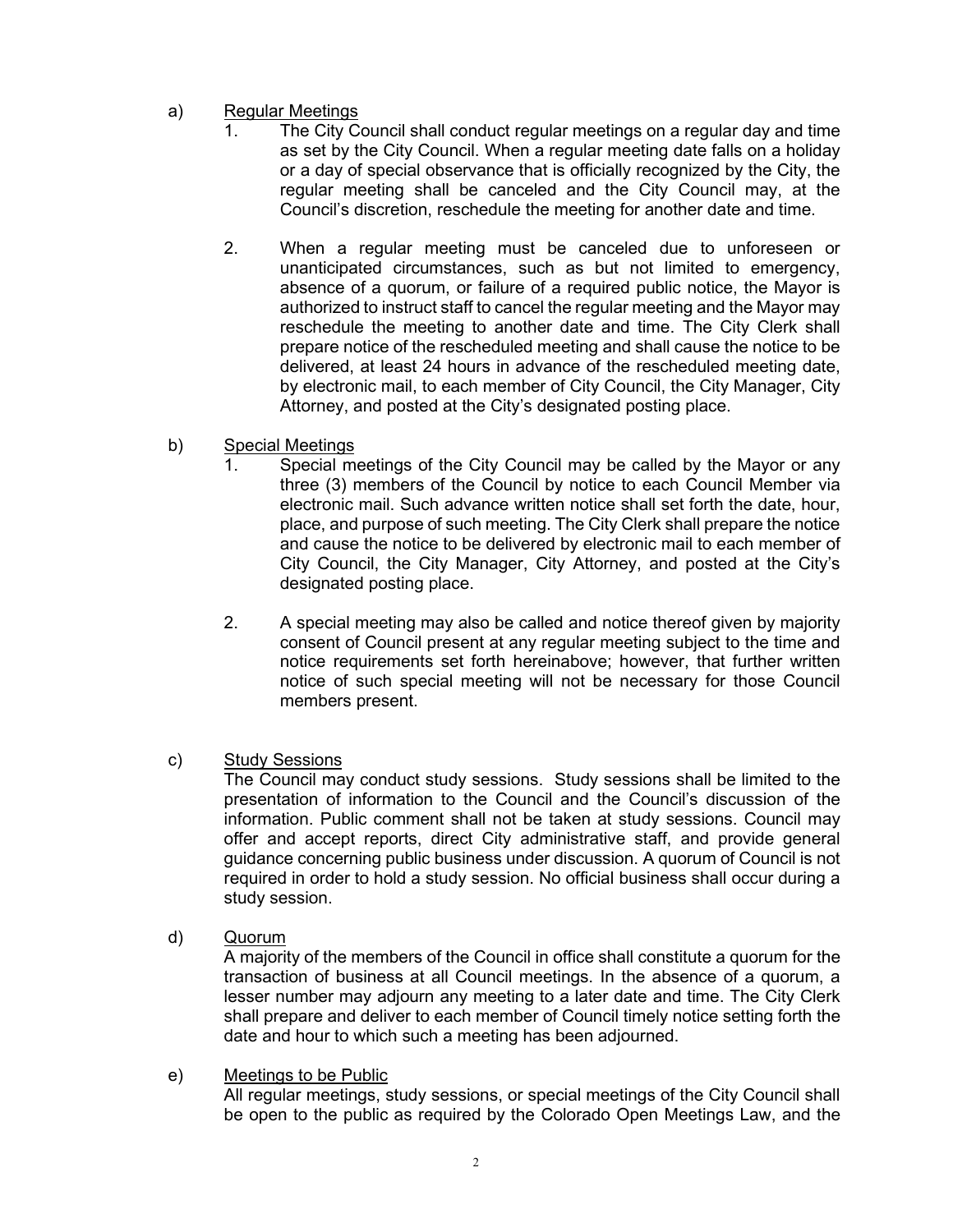public shall have a reasonable opportunity to be heard as provided by these *Rules of Order and Procedures*.

f) City Attorney

The City Attorney or the City Attorney's designated representative shall attend all regular and or special meetings of the City Council and shall attend such other meetings and sessions of the City Council as requested by the Council.

- g) City Clerk / Minutes
	- 1. The City Clerk shall attend and shall keep the minutes of each regular or special meeting of the City Council.
	- 2. The minutes of meetings shall record what action was taken rather than what was said.
	- 3. At any time prior to the City Clerk's certification of the minutes as approved by the Council, the Clerk may change the minutes to correct spelling or typographical errors, provided that such change does not alter the substance or meaning of the minutes. Council is encouraged to provide non-substantive changes to the City Clerk outside of Council meetings and prior to Council approval of the minutes.
	- 4. Upon acceptance of the minutes to Council, the City Clerk and the Mayor shall sign the minutes.
- h) Public Comment

Public Comment is a time set aside for citizens to address the Council concerning City business not otherwise on the agenda for a public hearing. To accommodate all persons wishing to speak, speakers are requested to sign up in advance and limit comments to nor more than three (3) minutes for an individual or five (5) minutes for a person representing a group. Staff and Council responses to citizen comments are highly discouraged at the meeting, except for referral to the staff for further analysis and Council discussion on a future agenda.

i) Consent Agenda

During approval of the Consent Agenda or any time prior to approval of the Consent Agenda, a Council member may make a motion requesting that one or more items be removed from the Consent Agenda and added to General Business. Any motion to remove Consent Agenda items must be seconded and voted upon before an item is removed from the Consent Agenda. Items moved from the Consent Agenda will be considered in order following the remaining General Business items.

j) General Business

Presentations by outside organizations, updates, consideration of Ordinances, Resolutions, and Motions are all a part of General Business. Items where substantial public comment is expected are generally placed first on the agenda, but critical items or items of extreme public interest may be placed first when deemed appropriate by the City Manager.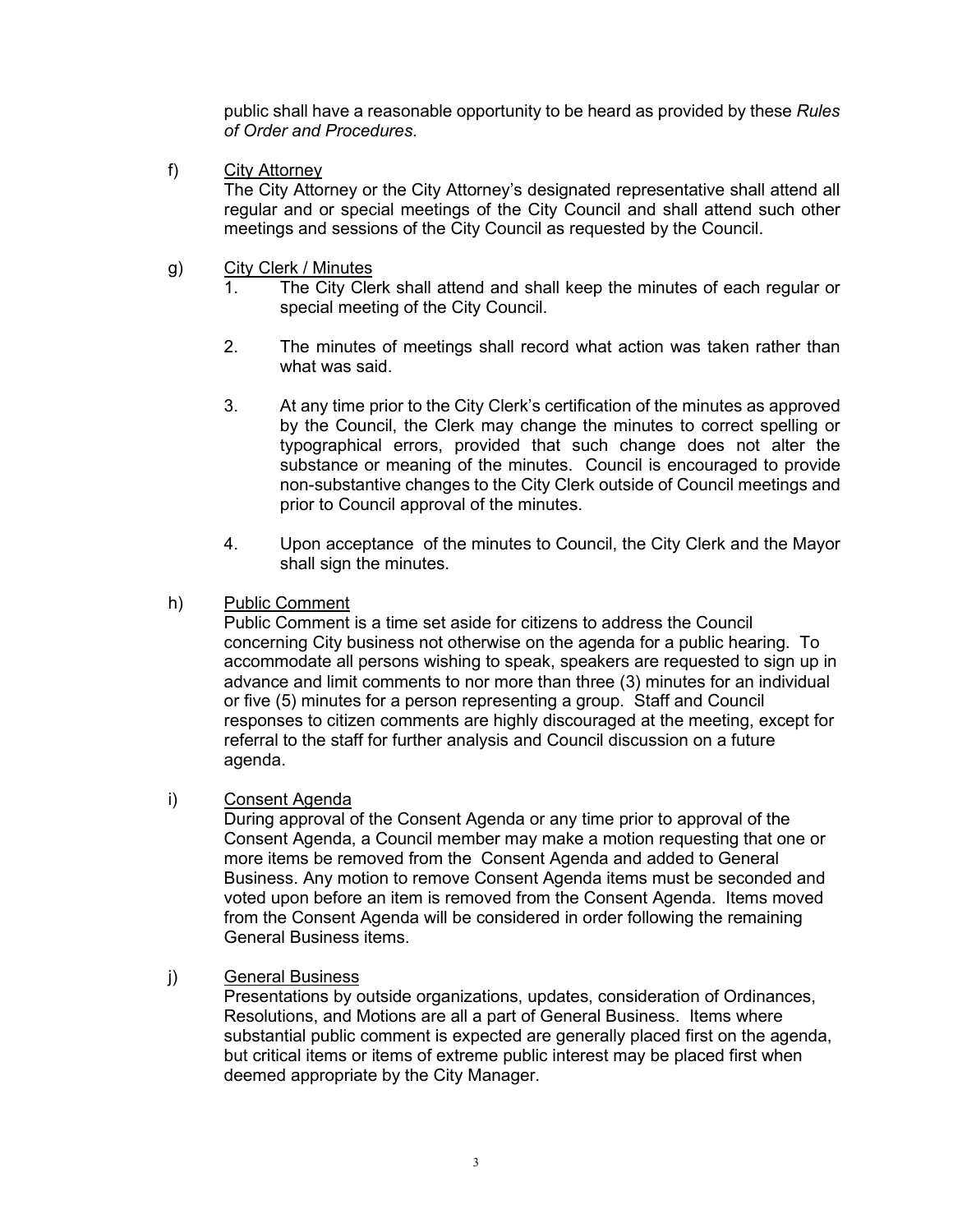#### k) Attendance and Absences

- 1. All Council members are expected to attend all regular, special, and study session meetings.
- 2. In the event any Council Member is unable to attend any meeting of the City Council, such member shall advise the Mayor, City Manager or City Clerk in advance of the meeting.
- 3. The Presiding Officer shall excuse an absence of any member where:
	- i. the Council member contacted the Mayor, City Manager or City Clerk in advance of the meeting regarding the reason for the absence; and
	- ii. the reason for the absence is due to circumstances that were unforeseeable or unavoidable, such as but not limited to, emergency, illness, vacations scheduled well in advance of a meeting, or last-minute familial obligations.

#### **III. Agenda**

- a) Items are placed on the agenda by the City Manager in consultation with the Mayor. Council members who have items for future agendas should contact the City Manager and request that the agenda item be added. The requested agenda item will be added to a Study Session of Regular City Council Meeting agenda within 90 days.
- b) Order of agenda

The staff will set the order of agenda, which will be generally as follows:

- 1. Call to Order
- 2. Roll Call
- 3. Pledge of Allegiance
- 4. Approval of Agenda
- 5. Public Comment
- 6. Presentation of Minutes
- 7. Consent Agenda
- 8. General Business
- 9. City Manager's Report
- 10. Council Member Reports
- 11. Mayor's Report
- 12. Executive Session (as needed)
- 13. Adjournment

#### **IV**. **Rules of Speaking**

- a) To be recognized, a Council member or staff member addresses the Mayor. The Mayor shall recognize Council members or staff.
- b) The Mayor recognizes by calling out the Council Member's name. Only one person may have the floor at a time. A person shall not speak while another has the floor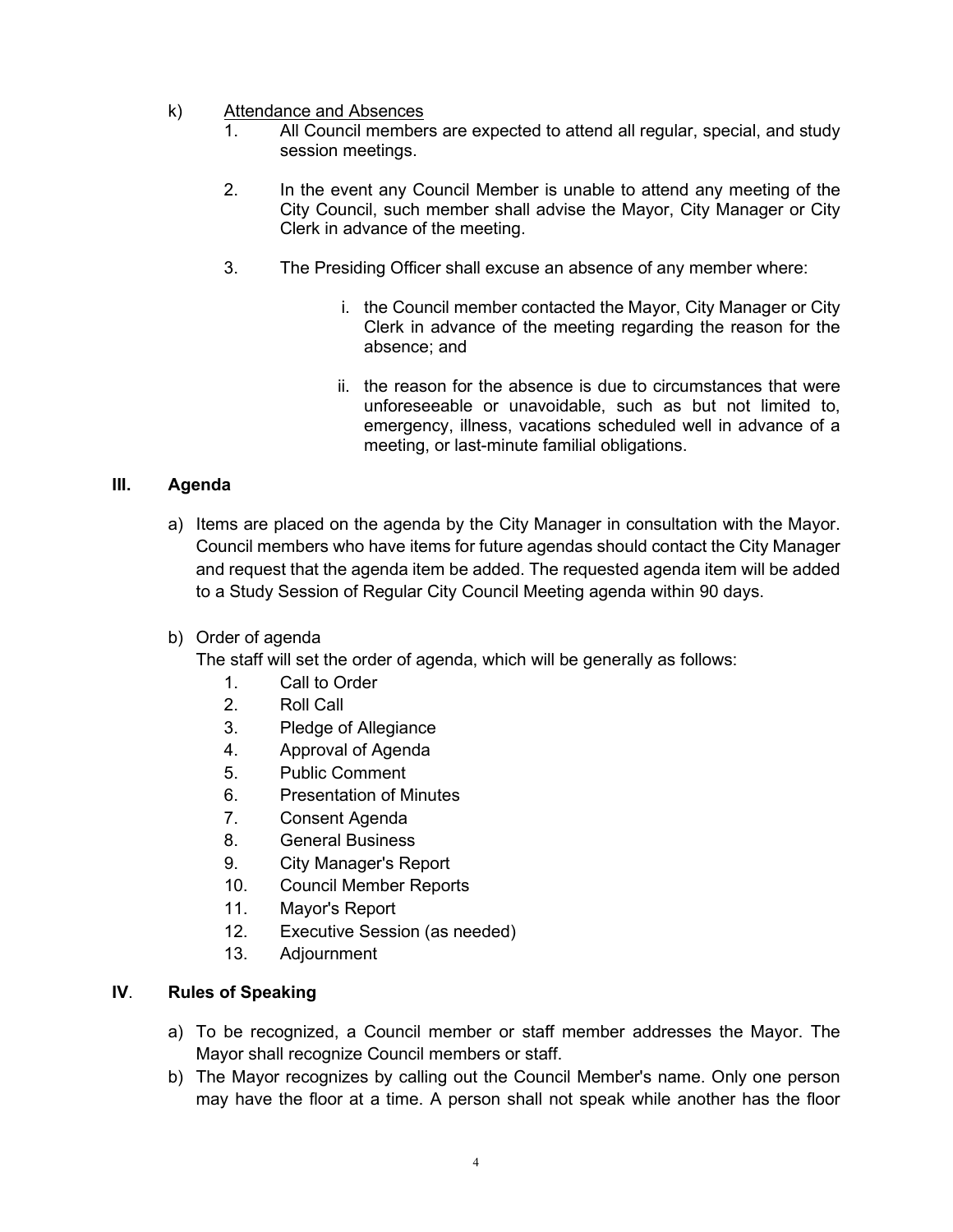except in the case where a Council member makes a "Point of Order." A "Point of Order" relates to conduct that would not be considered appropriate conduct of the meeting; for example, if the Presiding Officer moved on to a vote on a motion that permits debate without allowing discussion or debate. After a Council member finishes speaking, the Mayor generally recognizes the next person who first asks for the floor after it has been relinquished.

- c) Questions and/or comments are rotated. Each individual Council member is given the opportunity to ask questions or make comments before Council members are allowed to speak for a second time, except in circumstances when responding to a question from a fellow Council member.
- d) The Mayor may intervene in Council debate in order to determine whether the Council wishes to postpone the Council action if more information or staff work appears to be warranted to facilitate a Council decision.
- e) Any Council Member may appeal a ruling of the Presiding Officer to the Council. If the appeal is seconded, the member making the appeal may briefly state their reason for same, and the Presiding Officer may briefly explain their ruling but there shall be no debate on the appeal. The Presiding Officer shall then put the question, "Shall the decision of the Chair be sustained?" If a majority of Council Members present vote "Yes," the ruling of the Chair is sustained; otherwise it is overruled.

#### **V. Procedure in Handling Motions (general/most common usage motions)**

a) Classes of Motions

When an item is before the Council, the following types of motions shall govern.

- 1. **Main**: Basic motions introduce items of business before Council. A basic motion might be: "I move to approve Resolution Number….."
- 2. **Motions to Amend**: A main motion may be changed by moving to amend it. A motion to amend takes the main motion that is currently before the Council and seeks to change it in some way. A motion to amend might state: "I move to amend the motion approving Resolution Number to add a new condition of approval as follows:…."
- 3. **Motions to Substitute**: A motion to substitute has the effect of doing away with the main motion and proposing a new, different or "substitute" motion.
- b) Debate on Motions

Motions are subject to discussion. Each of the foregoing classes of motions is subject to discussion and debate subject to the decision of the Presiding Officer to move on and take action. Non-debatable motions are those motions that, when made, must be immediately called on by the Presiding Officer for a vote by the Council without debate or discussion. Motions that are not debatable include:

• Motion to adjourn to the next regularly scheduled meeting;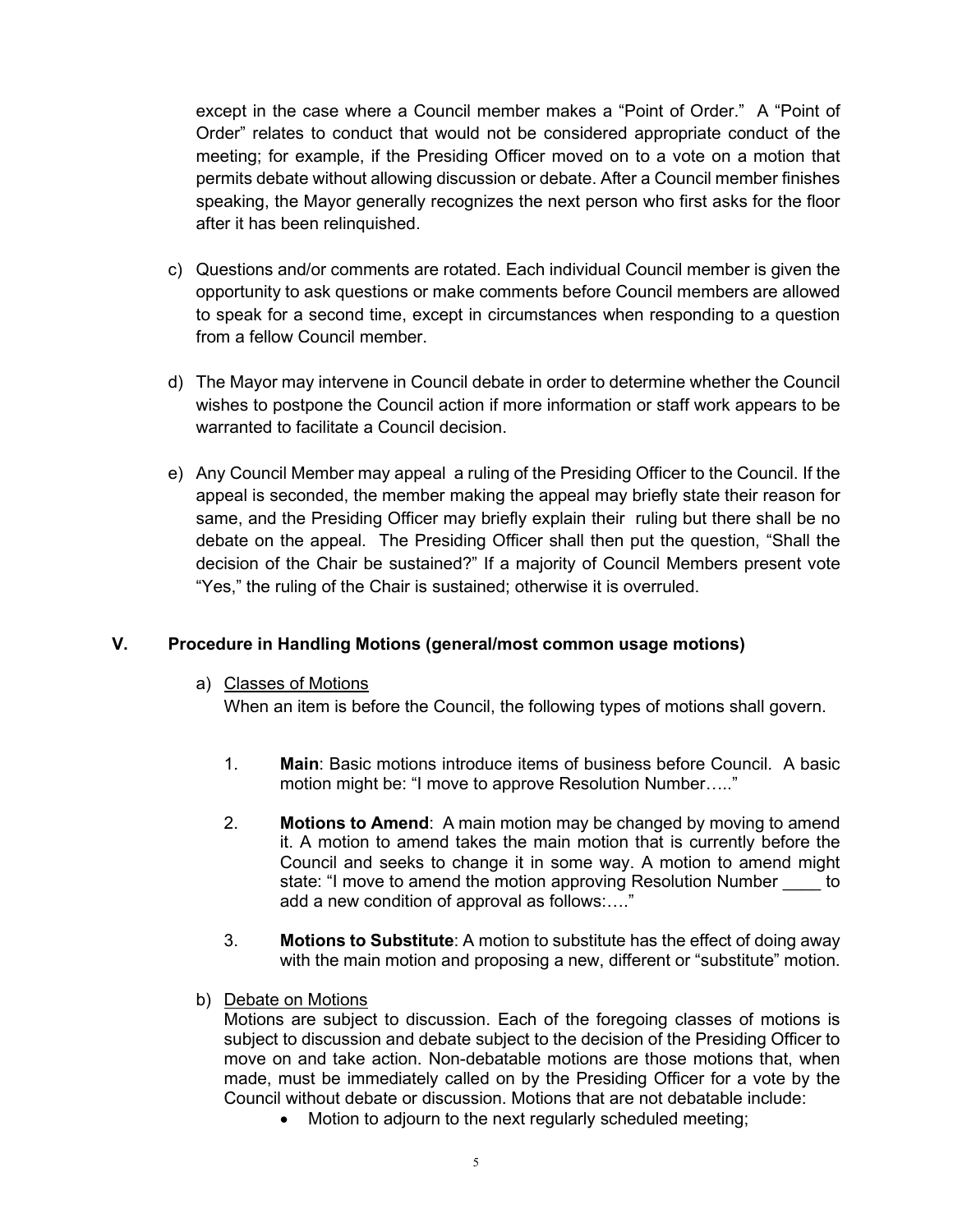- Motion to recess, with the Presiding Officer determining the length of recess;
- Motion to fix the time to adjourn;
- Motion to table an item;
- Motion to move items off the Consent Agenda;
- Motion to withdraw a motion; or
- Motion to limit debate.
- c) Majority and Supermajority Votes
	- Voting ultimately decides all questions and items before Council. Most decisions and motions require a simple majority to pass. A simple majority means the majority of Council members present if a quorum exists (e.g., 3 out of 4, if only 4 members are present). Certain decisions require a super-majority to pass.
	- Emergency ordinances require the concurrence of three-fourths of the City Council present;
	- Motion to limit debate or to move the question requires the concurrence of two-thirds of the Council members present to pass;
	- Motion to suspend these Rules of Order and Procedures requires the concurrence of two-thirds of the Council members present to pass.
- d) Tie Votes; No Right to Abstain

In the case of a tie vote, the motion fails. Council Members may not abstain from voting. A Council Member may be recused if such member has a conflict of interest, in which case the member shall declare the conflict, and leave the City Council chambers while the item is being considered.

e) Motions to Reconsider.

A motion to reconsider a decision previously passed upon may only be made at the same meeting or at the next regular Council meeting. The motion must be made by a Council Member who voted in the majority on the original motion. A member who voted in the minority cannot make a motion to reconsider.

# **VI. Procedure in Handling Ordinances and Resolutions**

a) All ordinances require two readings with publication required.